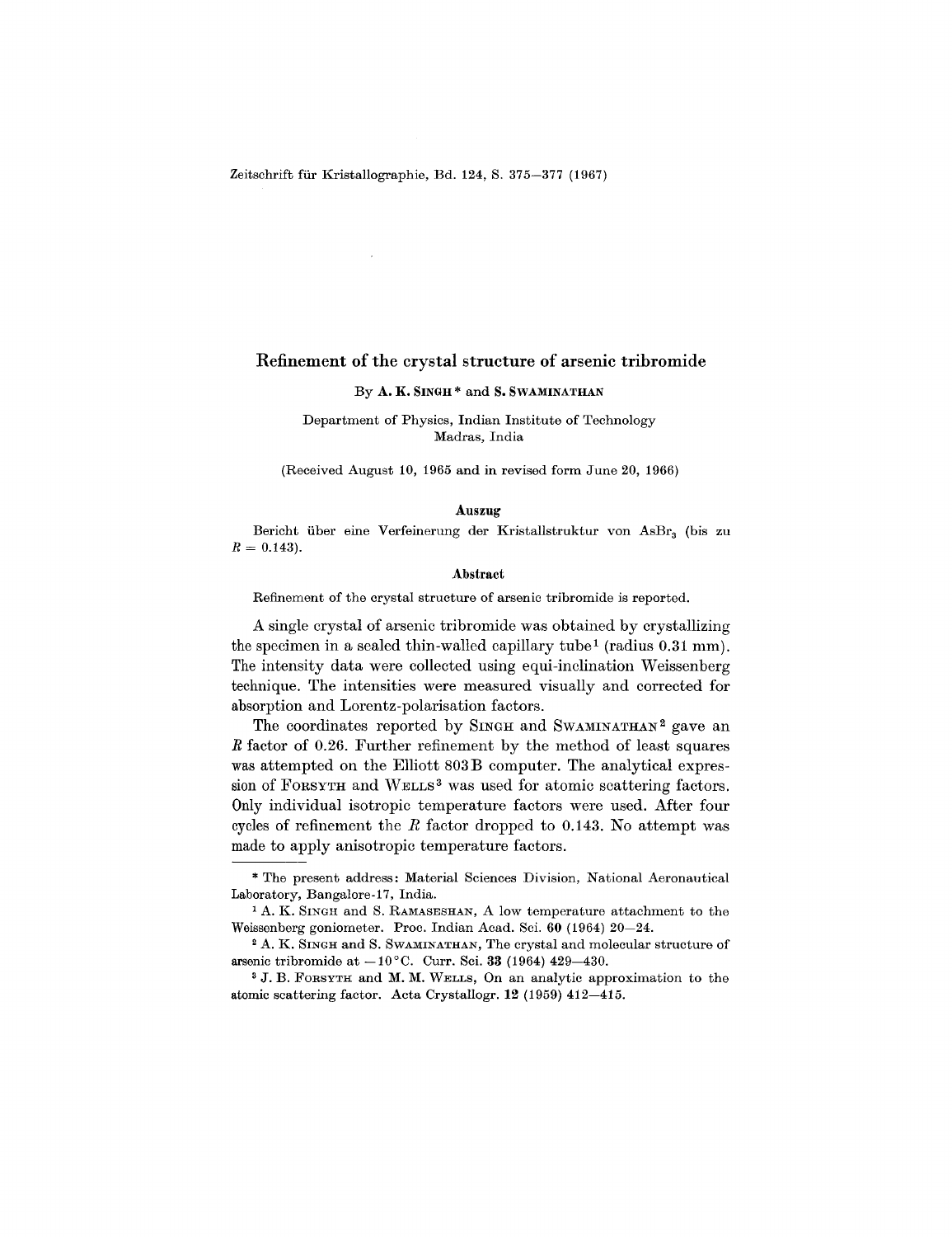The observed and calculated structure amplitudes are listed in Table 1. The final positional and thermal parameters together with those reported by BRAEKKEN<sup>4</sup> and TROTTER<sup>5</sup> are given in Table 2.

|                                               |                                                                     |                                                            |                                                     |                                                          | Table 1. Observed and calculated structure amplitudes |                                                              |                                                                             |
|-----------------------------------------------|---------------------------------------------------------------------|------------------------------------------------------------|-----------------------------------------------------|----------------------------------------------------------|-------------------------------------------------------|--------------------------------------------------------------|-----------------------------------------------------------------------------|
| h k l                                         | $ F_c $<br>۴.                                                       | $ P_e $<br>h k l                                           | $\mathbf{F_{o}}$<br>h k 1                           | $ \mathbf{r}_e $<br>$\mathbf{F_{o}}$                     | $ F_c $<br>h k l                                      | $\mathbf{F_{o}}$<br>h k l                                    | $ F_c $<br>۴.                                                               |
| $\overline{2}$<br>0 <sub>0</sub>              | 89<br>86                                                            | $\overline{7}$<br>$\theta$<br>67<br>$\mathbf{1}$           | 77<br>$\bf{2}$<br>5 <sub>1</sub>                    | 99<br>97                                                 | 9 <sub>1</sub><br>9<br>19                             | $\overline{2}$<br>$\mathbf{0}$<br>5<br>11                    | < 20<br>$\overline{\mathbf{3}}$                                             |
| 4<br>6                                        | 40<br>60<br>188<br>155                                              | $\ddot{\textbf{2}}$<br>17<br>$\overline{\mathbf{z}}$<br>88 | 3<br>1 <sub>k</sub><br>98<br>4                      | 63<br>61<br>92<br>93                                     | ò<br>10 <sub>1</sub><br>42<br>39<br>1                 | 27<br>$\mathbf{1}$<br>30<br>2                                | 50<br>$57$<br>15                                                            |
| 8                                             | 13<br>18                                                            | Ą.<br>18                                                   | 5<br>14                                             | 54<br>54                                                 | 70<br>$\overline{2}$                                  | 75<br>3                                                      | 42<br>36                                                                    |
| 10                                            | 56<br>62<br>22                                                      | $\,<\,$<br>$\overline{7}$<br>5<br>ó<br>88                  | 10<br>6<br>98<br>$\overline{\phantom{a}}$           | 39<br>40<br>49<br>51                                     | 26<br>3<br>26<br>4                                    | 10<br>4<br>28<br>5                                           | 24<br>29<br>32<br>32                                                        |
| 12<br>14                                      | 37<br>12<br>13                                                      | 2 <sub>4</sub><br>$\overline{\phantom{a}}$                 | 16<br>8                                             | 39<br>34                                                 | $\prec$<br>5<br>5                                     | $\overline{\mathcal{L}}$<br>6                                | 96<br>89                                                                    |
| 10<br>$\pmb{1}$                               | 19<br>16                                                            | 8<br>23<br>$\ddot{9}$                                      | 9<br>21<br>87<br>10                                 | 27<br>21<br>27                                           | Ġ<br>33<br>31                                         | 27<br>7<br>26<br>8                                           | $\begin{array}{c} 25 \\ 12 \end{array}$<br>12<br>9                          |
| $\overline{2}$<br>3                           | 59<br>57<br>97<br>104                                               | 89<br>10                                                   | 6<br>11                                             | 19<br>34<br>23                                           | 7<br>8<br>59                                          | 49<br>$\ddot{9}$                                             | $< 26$<br>$< 6$<br>$< 17$<br>$< 17$<br>41                                   |
| 4                                             | 100<br>110                                                          | 10<br>11                                                   | 6<br>12                                             | 22<br>13                                                 | 9<br>19                                               | 11<br>10                                                     | 6<br>6                                                                      |
| 5<br>Ğ                                        | 27<br>27<br>160<br>180                                              | 80<br>169<br>0<br>17<br>$\mathbf{1}$                       | 200<br>0<br>4 <sub>1</sub><br>15<br>$\mathbf{1}$    | 20<br>14<br>91<br>103                                    | 0<br>24<br>111<br>68<br>$\mathbf{1}$                  | 12<br>11<br>68<br>$\pmb{0}$<br>62                            | $\overline{\mathbf{3}}$                                                     |
| 7                                             | 5<br>11                                                             | 2<br>11                                                    | 10<br>2                                             | 27<br>33                                                 | 28<br>$\boldsymbol{2}$                                | 22<br>$\mathbf 1$                                            | 20                                                                          |
| 8<br>9                                        | 31<br>31<br>82<br>89                                                | 39<br>3<br>8<br>4                                          | 37<br>3<br>8<br>4                                   | 88<br>90<br>51<br>58                                     | $20\,$<br>$\overline{\mathbf{3}}$<br>34<br>4          | 19<br>$\boldsymbol{2}$<br>3<br>31                            | $\frac{35}{105}$<br>20<br>101                                               |
| 10                                            | $\leq$ 9<br>6                                                       | 5<br>21                                                    | 15<br>5                                             | 161<br>147                                               | 29<br>5<br>18                                         | 20<br>4                                                      | 23<br>$\frac{17}{61}$                                                       |
| 11<br>12                                      | < 10<br>$\mathbf 1$<br>64<br>46                                     | 67<br>6<br>35<br>$\overline{7}$                            | 65<br>6<br>31<br>7                                  | 42<br>46<br>59<br>59                                     | 6<br>22<br>$\overline{\mathbf{z}}$                    | 5<br>1 <sub>1</sub><br>16<br>6                               | 52                                                                          |
| 0<br>2 <sub>0</sub>                           | 97<br>103                                                           | 25<br>8                                                    | 19<br>8                                             | $\prec$<br>ۊ<br>12                                       | 21<br>8                                               | 14<br>7                                                      | $\leq$ 15<br>$\leq$ 10<br>3                                                 |
| $\mathbf{1}$<br>2                             | 21<br>17<br>59<br>38                                                | 6<br>9<br>10<br>14                                         | 8<br>9<br>$\overline{\mathcal{L}}$<br>10            | 40<br>36<br><<br>$\overline{\phantom{a}}$ 8<br>$\bf{12}$ | 202<br>64<br>$\mathbf 2$<br>3                         | 60<br>8<br>< 20<br>$\ddot{q}$                                | < 10<br>3<br>11                                                             |
| 3                                             | 242<br>242                                                          | 90<br>36<br>$\mathbf{1}$                                   | 37<br>11                                            | 52<br>37                                                 | $\,<$<br>4<br>3                                       | 16<br>10                                                     | 5                                                                           |
| 4<br>5                                        | 26<br>19<br>50<br>61                                                | 14<br>2<br>3<br>33                                         | 8<br>12<br>0<br>5 <sub>1</sub><br>35                | k<br>$6\phantom{1}6$<br>13<br>46<br>47                   | 3<br>$\frac{5}{6}$<br>69                              | < 14<br>$\bf{0}$<br>72<br>52<br>$\pmb{1}$                    | $< 10$<br>$< 10$<br>$< 15$<br>$< 15$<br>66<br>$\overline{\mathbf{1}}$<br>49 |
| Ğ                                             | 29<br>19                                                            | 25<br>4                                                    | 22<br>$\mathbf{1}$                                  | 95<br>104                                                | <<br>8<br>7                                           | 12<br>$\overline{2}$                                         | 14<br>11                                                                    |
| $\overline{7}$<br>8                           | 14<br>14<br>37<br>31                                                | 30<br>5<br>Ğ<br>42                                         | 24<br>$\overline{2}$<br>42<br>3                     | 101<br>110<br>50<br>60                                   | 8<br>59<br>3<br>9                                     | 58<br>$\overline{\mathbf{3}}$<br>$\leq 12$<br>4              | 16<br>19<br>15<br>20                                                        |
| 9                                             | 16<br>13                                                            | $\overline{2}$<br><<br>7                                   | -9<br>4                                             | 93<br>100                                                | 10<br>$\mathbf 1$                                     | < 12<br>5                                                    | 14<br>13                                                                    |
| 10<br>11                                      | 28<br>26<br>35                                                      | <<br>10<br>ß<br>43<br>0<br>10 <sub>0</sub>                 | - 8<br>5<br>Ġ                                       | 54<br>53<br>18<br>19                                     | 5<br>11<br>12<br><<br>12                              | $10$<br>$\ddot{6}$<br>10<br>$\overline{\phantom{a}}$         | 79<br>75<br>25<br>29                                                        |
| 12                                            | $\frac{25}{7}$<br>7<br>$\,<$                                        | 10<br>1                                                    | $\frac{53}{7}$<br>7                                 | 49<br>48                                                 | 1 <sub>2</sub><br>24<br>$\pmb{1}$                     | 17<br>8                                                      | 21<br>21                                                                    |
| $\mathbf{1}$<br>30<br>$\overline{\mathbf{2}}$ | 61<br>44<br>67<br>52                                                | $\overline{2}$<br>58<br>88<br>3                            | 68<br>8<br>102<br>9                                 | 19<br>15<br>25<br>21                                     | 58<br>$\overline{\mathbf{2}}$<br>$\overline{3}$<br>84 | 50<br>9<br>89<br>10                                          | $\bf{27}$<br>16<br>$\overline{\phantom{a}}$<br>10                           |
| $\overline{\mathbf{z}}$                       | 64<br>61                                                            | 20<br>4                                                    | 17<br>10                                            | $\mathbf{12}$<br>30                                      | í,<br>54                                              | 55<br>$\bf{0}$<br>82                                         | $\frac{151}{62}$<br>161                                                     |
| 4                                             | 52<br>42<br>16<br>18                                                | 30<br>5<br>6<br>8<br><                                     | 24<br>11<br>- 6<br>6 <sub>1</sub><br>0              | 34<br>28<br>69<br>73                                     | 5<br>18<br>Ġ<br>48                                    | 17<br>1<br>46<br>$\mathbf{c}$                                | 47<br>15<br>13                                                              |
| 5<br>6                                        | 74<br>98                                                            | <<br>7<br>3                                                | 8<br>1                                              | 70<br>70                                                 | 14<br>$\overline{7}$                                  | <<br>14<br>$\overline{\mathbf{3}}$                           | 41                                                                          |
| $\overline{\mathcal{L}}$<br>8                 | 25<br>15<br>< 12<br>a                                               | ġ<br>23<br>k,<br>9<br>9                                    | 20<br>$\overline{2}$<br>-6<br>3                     | 118<br>140<br>31<br>$\mathbf{h}_1$                       | 8<br>13<br>9<br>82                                    | <<br>$1\,4$<br>4<br>69<br>5                                  | $<$ 12<br>$<$ 12<br>70<br>69<br>$<$ 69<br>$<$<br>7<br>13<br>52              |
| 9                                             | 58<br>59                                                            | 0 <sub>1</sub><br>76<br>$\mathbf{1}$                       | 66<br>4                                             | 21<br>23                                                 | 10<br>12                                              | $<$ 11<br>6                                                  | 64                                                                          |
| 10<br>11                                      | 4<br>5<br>10<br>13                                                  | 65<br>$\overline{2}$<br>$\overline{\mathbf{3}}$            | 61<br>5<br>80<br>6                                  | 9<br>< 10<br>40<br>44                                    | 9<br>11<br>26<br>$1\,2$                               | $\prec$<br>10<br>$\overline{\phantom{a}}$<br>${\bf 10}$<br>8 | 11<br>7                                                                     |
| 12                                            | 23<br>33                                                            | 93<br>79<br>4                                              | 73<br>7                                             | 38<br>35                                                 | $\pmb{0}$<br>2 <sub>2</sub><br>66                     | 60<br>$\overline{9}$                                         | $\overline{\phantom{a}}$                                                    |
| 0<br>40<br>1                                  | 258<br>242<br>57<br>56                                              | 177<br>5<br>6<br>45                                        | 182<br>8<br>44<br>9                                 | 93<br>89<br>22<br>21                                     | 8<br>1<br>66<br>$\overline{2}$                        | < 18<br>10<br>61<br>$\mathbf 0$<br>9 <sub>2</sub>            | 21<br>10<br>ł,<br>ć<br>12                                                   |
| $\overline{\mathbf{2}}$                       | 43<br>28                                                            | 60<br>$\overline{7}$                                       | 59<br>10                                            | 39<br>20                                                 | 222<br>3                                              | 206<br>$\mathbf{1}$                                          | 41<br>52                                                                    |
| 3<br>4                                        | 64<br>65<br>9<br>10                                                 | 16<br>8<br>9<br>32                                         | 11<br>11<br>30<br>0<br>7 <sub>1</sub>               | 15<br>18<br>15<br>23                                     | 22<br>4<br>14                                         | 25<br>$\overline{\mathbf{2}}$<br>< 16                        | 20<br>17<br>68                                                              |
| 5                                             | 72<br>91                                                            | $\overline{\phantom{a}}$<br>10<br>9                        | - 9<br>1                                            | 105<br>114                                               | 5<br>6<br>21                                          | 3<br>17<br>4                                                 | 62<br>16<br>71                                                              |
| 6<br>7                                        | 88<br>106<br>19<br>15                                               | 11<br>57<br>12<br>12                                       | 43/6<br>$\overline{2}$<br>3                         | 46<br>49<br>43<br>46                                     | 7<br>39<br>8<br>34                                    | 42<br>$\frac{5}{6}$<br>35                                    | 19<br>13<br>68                                                              |
| 8                                             | 62<br>48                                                            | $\mathbf 0$<br>90<br>11                                    | 100<br>4                                            | 64<br>71                                                 | $\,<\,$<br>9<br>13                                    | 12<br>7                                                      | 59<br>31<br>20                                                              |
| 9<br>10                                       | 6<br>4<br>10<br>9                                                   | 151<br>1<br>$\overline{2}$<br>140                          | 137<br>5<br>150<br>6                                | 59<br>58<br>21<br>21                                     | 10<br>21<br>11<br>17                                  | 11<br>8<br>10<br>9                                           | $\theta$<br><<br>9<br>63<br>50                                              |
| 11                                            | 8<br>11                                                             | 36<br>3                                                    | 32<br>7                                             | 38<br>37                                                 | 12<br>10                                              | 8<br>0102                                                    | 14<br>16                                                                    |
| 12<br>50<br>$\pmb{1}$                         | 5<br>17<br>86<br>85                                                 | 109<br>4<br>30<br>5                                        | 114<br>8<br>31<br>9                                 | 23<br>20<br>11<br>17                                     | 32<br>$\pmb{0}$<br>3<br>58<br>$\mathbf{1}$            | < 24<br>$\mathbf{1}$<br>70<br>2                              | 10<br>12<br>13<br>20                                                        |
| 2                                             | 24<br>22                                                            | 6<br>34                                                    | 35<br>10                                            | 14<br>16                                                 | 29<br>$\overline{2}$                                  | 45<br>3                                                      | 113<br>118                                                                  |
| 3<br>4                                        | 130<br>122<br>25<br>22                                              | 53<br>7<br>8<br>47                                         | 68<br>11<br>46<br>0<br>8 <sub>1</sub>               | 28<br>16<br>17<br>12                                     | $\overline{\mathbf{3}}$<br>87<br>4<br>63              | Ä.<br>101<br>55<br>5                                         | 27<br>$^{21}$<br>16<br>19                                                   |
| 5<br>6                                        | 20<br>27                                                            | 23<br>9                                                    | 22<br>$\mathbf{1}$                                  | 65<br>68                                                 | 5<br>19                                               | 17<br>6                                                      | 9<br>10                                                                     |
| $\overline{\phantom{a}}$                      | 73<br>83<br>50<br>36                                                | 10<br>28<br>38<br>11                                       | 22<br>2<br>32<br>3                                  | 16<br>12<br>57<br>63                                     | 6<br>126<br>23<br>$\overline{7}$                      | 134<br>$\overline{\mathcal{L}}$<br>s<br>15                   | 24<br>$\frac{22}{6}$<br>5                                                   |
| 8                                             | 8<br><<br>$\overline{7}$                                            | 20<br>12                                                   | 14<br>4                                             | 35<br>38                                                 | 8<br>30                                               | 27<br>9                                                      | 6<br>6                                                                      |
| 9<br>10                                       | 112<br>114<br>12<br>8                                               | 109<br>$\Omega$<br>2 <sub>1</sub><br>49<br>$\mathbf{1}$    | 98<br>5<br>48<br>6                                  | 101<br>115<br>20<br>24                                   | 9<br>87<br>$10\,$<br>10                               | 79<br>0112<br>< 10<br>1                                      | < 10<br>$\overline{\mathbf{2}}$<br>16<br>12                                 |
| 11                                            | 20<br>28                                                            | 172<br>5                                                   | 190<br>$\overline{\mathbf{z}}$                      | 46<br>42                                                 | 11<br>11                                              | 7<br>$\overline{\mathbf{2}}$                                 | 25<br>23                                                                    |
| 60<br>0<br>1                                  | 24<br>22<br>25<br>19                                                | 3<br>$\frac{31}{76}$<br>4                                  | $\frac{34}{76}$<br>8<br>9                           | 7<br>$\overline{\phantom{a}}$<br><<br>26<br>32           | 42<br>263<br>$\boldsymbol{0}$<br>25<br>1              | 252<br>3<br>25<br>4                                          | $\frac{1}{2}$                                                               |
| 2                                             | 44<br>49                                                            | $\mathbf{I}_\mathbf{I}$<br><<br>5                          | $\overline{9}$<br>10                                | 8<br>15                                                  | 2<br>32                                               | 43<br>5<br>6                                                 | 23<br>9<br>9<br>9<br>6<br><<br>8<br>ć                                       |
| 3<br>4                                        | 251<br>221<br>22<br>19                                              | 77<br>6<br>$\bf{21}$<br>$\overline{7}$                     | 85<br>0<br>9 <sub>1</sub><br>$^{2}$<br>$\mathbf{1}$ | 33<br>35<br>51<br>56                                     | 40<br>3<br><<br>4<br>21                               | 51<br>17<br>7                                                | 33<br>4                                                                     |
| 5<br>6                                        | 46<br>42                                                            | 8<br>113                                                   | 117<br>2                                            | 69<br>65                                                 | $\overline{5}$<br>30                                  | 29<br>0, 12, 2                                               | 20<br>15                                                                    |
| $\overline{1}$                                | <<br>$\overline{\mathbf{8}}$<br>$\overline{\mathbf{2}}$<br>50<br>54 | 9<br>26<br>10<br>46                                        | 26<br>3<br>36<br>$\mathbf{r}_\mathrm{t}$            | 50<br>43<br>60<br>63                                     | 6<br>97<br>$\overline{\phantom{a}}$<br>31             | 99<br>1<br>29<br>$\overline{\mathbf{2}}$                     | ż<br><<br>3                                                                 |
| ŝ                                             | 14<br>$\mathbf{11}$                                                 | ć<br>9<br>11                                               | ່8<br>5<br>6                                        | 34<br>37                                                 | 8<br>$\mathbf 1$                                      | < 12<br>$\overline{\mathbf{3}}$                              | $\pmb{\mathsf{t}}$                                                          |
| 9<br>10                                       | 11<br>$\frac{11}{7}$<br>$\overline{2}$<br><                         | 19<br>12<br>$\pmb{0}$<br>93<br>3 <sub>1</sub>              | 10<br>64<br>7                                       | <<br>8<br>13<br>24<br>35                                 | 9<br>٦<br>10<br>36                                    | < 10<br>۸<br>25                                              | 997756<br>$\lambda$<br>1<br>3                                               |
| 11                                            | 10<br>8                                                             | 141<br>$\mathbf{1}$                                        | 137<br>8                                            | 12<br>$\prec$<br>$\overline{7}$                          | 11<br>12                                              | 56<br>12                                                     | 7                                                                           |

<sup>4</sup> H. BRAEKKEN, Die Kristallstruktur von Arsen- und Antimontribromid. Kgl. Norske Videnskab Selskab 8 (1935) Nr. 10.

<sup>5</sup> J. TROTTER, The crystal structure of arsenic tribromide. Z. Kristallogr. 122 (1965) 230-236.